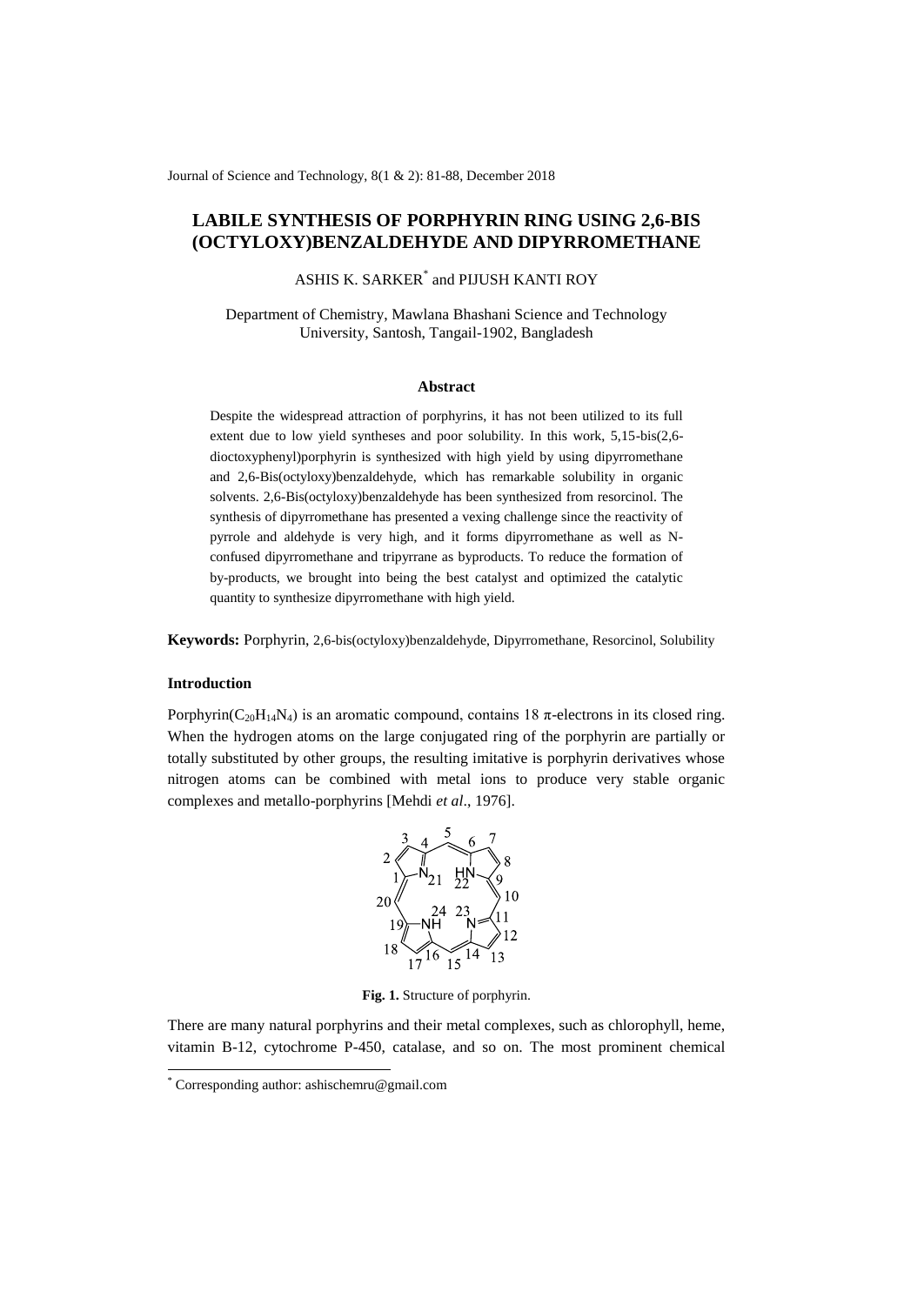activity of the porphyrin system is that it is easy to form a 1:1 complex with metal ions [Mehdi *et al.,* 1976]. Due to the special structure and properties of porphyrin compounds, it has a wide range of uses. Natural porphyrin compounds have many special physiological activities, and many of the functions of life processes are related to metalloporphyrins [Imahori *et al.,* 2004]. Porphyrins also have many applications, some of which include chemistry, medicine, and biomimetic synthesis [Imahori *et al.,* 2004]. In principle, porphyrins can be used in all of these areas, and their improved synthesis has opened the doors for the potential synthesis of more complex systems with porphyrin building blocks [Uetomo *et al.,* 2011]. Likewise, the nano-world has discovered porphyrin and metallo-porphyrins, a first study investigated their surface structures [Chen *et al.,* 2016]. The true potential of porphyrins and their metal complexes is about growing. The synthesis of new porphyrin with high yield is the major issue now. Although there have been many advances in the synthesis of substituted porphyrins and porphyrin oligomers in recent years, the synthesis of the parent porphyrin, still troublesome for organic chemists [Neya *et al.,* 2006]. Low yields and expense, however, make the synthesis of porphyrin on a large scale impractical. Another challenge that synthetic chemists faced was the high insolubility of porphyrin [Nikiforov *et al.,* 2011]. This somewhat neglected compound should be an attractive target for chemists as its eight *β*-pyrrole and four *meso* positions, both with different reactivity profiles, offer the possibility to further elaborate porphyrins [Vicente *et al.,* 2014]. Lindsey reported the synthesis of porphyrin upon addition of pyrrole in methanol to formaldehyde in methanol and pyridine under a nitrogen atmosphere; however, the yield was very low [Lindsey *et al.,* 1987]. The desire to improve these yields has troubled the chemists over the next couple of years. Steffan Krol improved the yield for the synthesis of porphyrin with a novel one-step synthetic method in which he recovered 5% of the target material [Senge *et al.,* 2010]. This was achieved by treating a dilute solution of 2-hydroxymethylpyrrole with potassium persulfate in glacial acetic acid. The next significant step in the development of a porphyrin synthesis was taken by Longo and Thorne who reported the synthesis of porphyrin again via condensation reaction [Adler *et al.,* 1964]. In general, the yields of porphyrins obtained by such methods are usually low.

In this work, we have synthesized 5,15-bis(2,6-dioctoxyphenyl)porphyrin using dipyrromethane and 2,6-bis(octyloxy)benzaldehyde with high yield which has remarkable solubility in organic solvents. We also found out the best catalyst and optimized the catalytic quantity for the reaction to acquire the remarkable yield. Dipyromethane has also been synthesized using the lowest ratio of pyrrole and paraformaldehyde using acetic acid as solvent as well as catalyst and it reduced the overall expenses of the synthesis.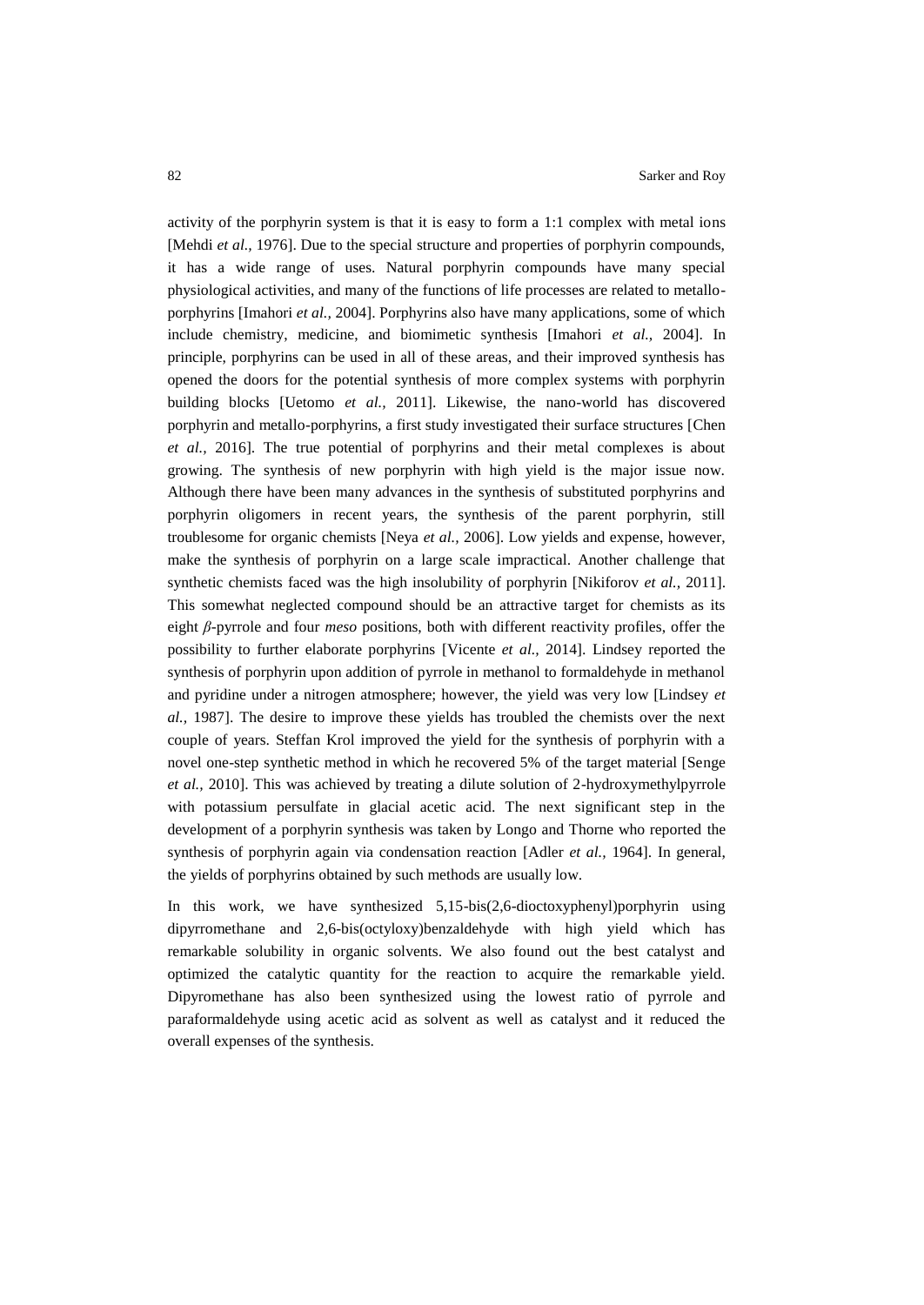Labile Synthesis of Porphyrin Ring 83

## **Materials and Methods**

1,3-bis(hydroxy)benzene and other necessary chemicals and reagents were purchased from Sigma-Aldrich and were used without further purification.

The UV-Vis absorption spectra of porphyrin ring were recorded using a Parkin-Elmer Lambda 40 spectrophotometer. Nuclear magnetic resonance (NMR) spectra were obtained from a VARIAN UNITY INOVA 400 instrument. MALDI-TOF Mass analysis was carried out employing an instrument (Voyager DE-STR, Applied Biosystems) in a reflector mode with a matrix of 3,5-dimethyl-4-hydroxytrans-cinnamic acid (sinapinic acid).

**Synthesis of 1,3-bis(octyloxy)benzene (1).**1,3-bis(hydroxy)benzene (2 g**,** 18.2 mmol) and *n*-bromooctane (10 mL, 60.6 mmol) were successively added to a stirred suspension of KOH (8 g, 142.5 mmol) in 32 mL of DMSO. The reaction was stirred overnight at RT and was then quenched with pouring into 50 mL of water. The product was extracted with methylene chloride, dried over MgSO<sub>4</sub>, and concentrated under reduced pressure. The product was purified by recrystallization from MeOH/DCM to obtain the product 1 as white crystal (4.1 g, 80%).<sup>1</sup>H NMR (CDCl<sub>3</sub>, 400 MHz):  $\delta_H$  7.15 (t, *J* = 8.4 Hz, 1H, Ar), 6.51 (s, 1H, Ar), 6.48 (d, *J* = 8.4 Hz, 2H, Ar), 3.95 (t, 4H, *J* = 6.4 Hz, 2×O-CH2), 1.76 (m, 4H,  $2\times CH_2-CH_2-CH_2$ ), 1.44 (m, 4H,  $2\times CH_2-CH_2-CH_2$ ), 1.46-1.29 (m, 16H,  $2 \times CH_2-C_{12}-CH_2-CH_2-CH_2$ ), 0.90 (t,  $J = 7.6$  Hz, 6H,  $2 \times CH_2-C_{13}$ ).

**Synthesis of 2,6-bis(octyloxy)benzaldehyde (2).** A three neck flask was equipped with an additional funnel and charged with compound **1** (3 g, 10 mmol) and TMEDA (0.39 mL, 4.3 mmol) in 28 mL of THF. The solution was degassed with nitrogen for 15 min and cooled to 0 °C, and then mixed dropwise with 1.6 M *n*-butyllithium in hexane (7.46 mL, 12 mmol) over 20 min., and allowed to stir for 3 h. after warming to RT, DMF (1.46 mL, 20 mmol) was added drop-wise into the reaction mixture, which was stirred for an additional 2 h. The reaction was quenched with pouring into water, and the mixture was extracted with ether (3  $\times$  80 mL), dried over anhydrous MgSO<sub>4</sub>. The solvent was removed under reduced pressure. The product was recrystallized from hexane to yield a white solid (2.72 g, 75% yield). <sup>1</sup>H NMR (CDCl<sub>3</sub>, 400 MHz): $\delta_H$  10.47 (s, 1H, CHO), 7.31 (t, *J* = 8.4 Hz, 1H, Ar), 6.47 (d, *J* = 8.4 Hz, 2H, Ar), 3.95 (t, *J* = 6.4 Hz, 4H, 2×O-CH2), 1.77-1.71 (m, 4H, 2×CH<sub>2</sub>-CH<sub>2</sub>-CH<sub>2</sub>), 1.39 (m, 4H, 2×CH<sub>2</sub>-CH<sub>2</sub>-CH<sub>2</sub>), 1.25-1.21 (m, 16H,  $2 \times CH_2-CH_2-CH_2-CH_2-CH_2$ ), 0.81 (t, *J* = 7.2 Hz, 6H, 2 $\times CH_2-CH_3$ ).

**Synthesis of dipyrromethane (3).** Paraformaldehyde (0.6 g, 20 mmol) and pyrrole (15 mL, 500 mmol) were dissolved in a mixture of AcOH (150 mL) and MeOH (50 mL). The solution was stirred for 20 h at 25°C. Then the reaction mixture was washed with water (100 mL  $\times$  2) and aqueous KOH solution (0.1 M; 100 mL  $\times$  2). The product was purified by flash column chromatography as eluent of DCM to obtain the product 3 as dark green crystal in 35% yield (1.10 g). <sup>1</sup>H NMR (CDCl<sub>3</sub>, 400 MHz): $\delta_H$  7.9 (d, *J* = 8.4 Hz, 2H, Ar),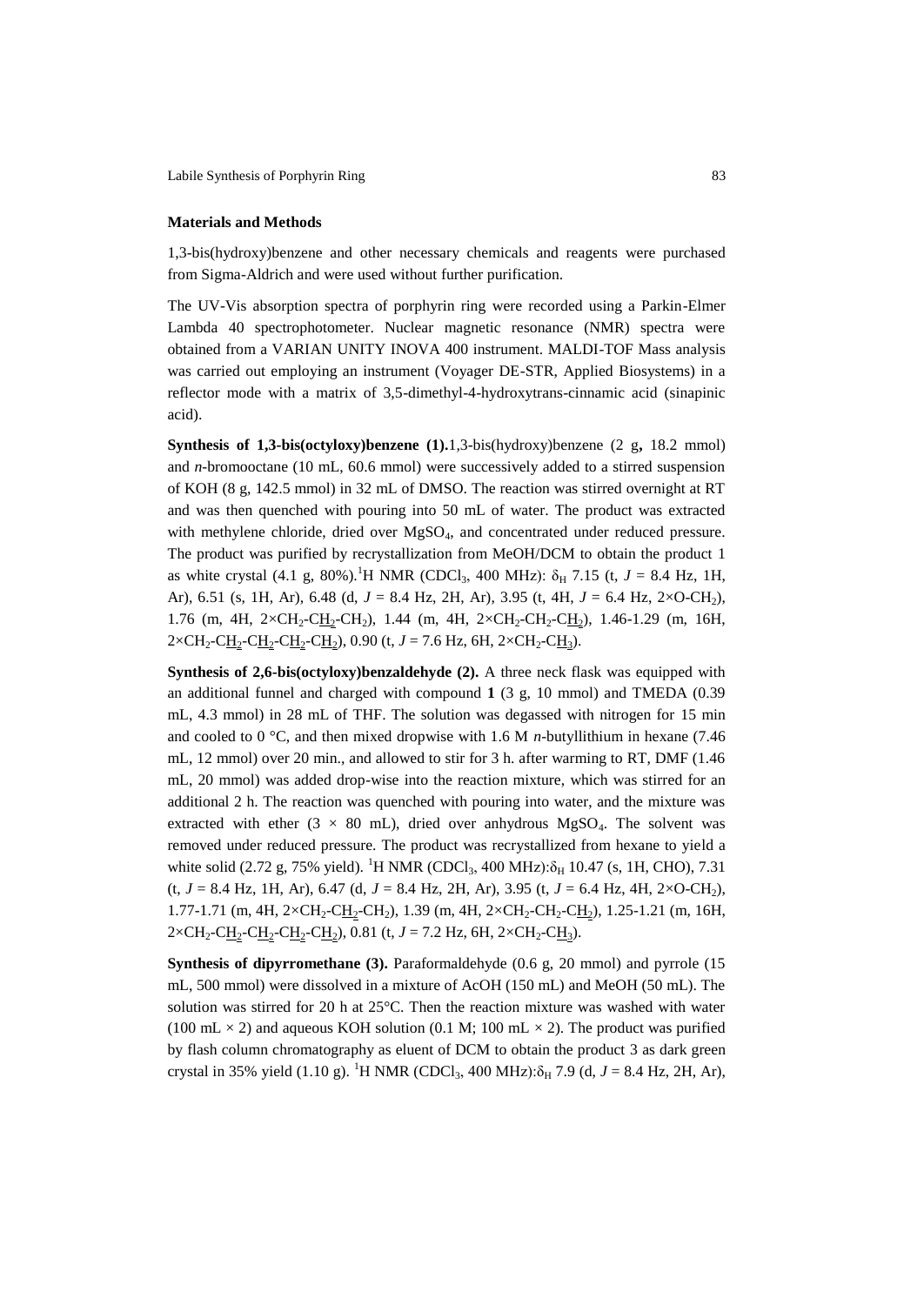6.62 (d, *J* = 8.4 Hz, 2H, Ar), 6.01 (t, *J* = 8.4 Hz, 2H, Ar), 5.95 (d, *J* = 8.4 Hz, 2H, Ar),  $3.90$  (s,  $2H$ ,  $CH<sub>2</sub>$ ).

**Synthesis of 5,15-bis(2,6-dioctoxyphenyl)porphyrin (4).** To a degassed solution of dipyrromethane (0.5 g, 3.43 mmol) and 2,6-bis(octyloxy)benzaldehyde (1.24 g, 3.43 mmol) in DCM (500 ml) was added TFA (1 drop). The solution was stirred under nitrogen atmosphere at RT for 4 h, and charged with DDQ (1.17 g, 5.14 mmol). Then, the mixture was stirred for an additional 1 h. The mixture was basified with  $Et_3N$  (0.10 mL) and filtered through silica. After the solvent was removed under reduced pressure, the residue was purified by column chromatography using DCM/hexane (1/2) as eluent. The product was recrystallized from MeOH/DCM to give the product **4** (1.60 g, 50%) as a purple powder. <sup>1</sup>H NMR (CDCl<sub>3</sub>, 400 MHz):  $\delta_H$  10.13 (s, 2H, Ar), 9.26 (d, *J* = 4.8 Hz, 4H, Ar), 8.96 (d, *J* = 4.8 Hz, 4H, Ar), 7.71 (t, *J* = 8.4 Hz, 2H, Ar), 7.02 (d, *J* = 8.4 Hz, 4H, Ar) 3.83 (t, *J* = 6.4 Hz, 8H, 4×O-CH<sub>2</sub>), 1.2 (m, 8H, 4×C<u>H</u><sub>2</sub>-CH<sub>2</sub>), 0.80-0.65 (m, 16H,  $4 \times CH_2-CH_2-CH_2$ ), 0.51-0.30 (m, 36H,  $4 \times CH_2-CH_2-CH_2-CH_2-CH_3$ ), -3.12 (s, 2H, NH). MS (MALDI-TOF):  $m/z$  975.89 [M<sup>+</sup>]; C<sub>64</sub>H<sub>86</sub>N<sub>4</sub>O<sub>4</sub> (975.39).

#### **Results and Discussion**

Fischer reported the first synthesis of porphyrin 1926 and subsequently prepared porphyrin in low yield by adding pyrrole-*α*-aldehyde to boiling formic acid [Vicente *et al.,* 2014]. In 1997 a new synthetic route for the synthesis of porphyrin was developed by Ellis and Langdale which involves acidified water and immiscible organic solvent, and the oxidation was carried out using DDQ, with the yield up to 13.6% [Senge *et al.,* 2010]. It was noted that, if the aqueous phase was eliminated, the yields of porphyrin dropped up to 50%. Evoking all the aforementioned consequences, we choose the long-chain aromatic aldehyde to make the soluble porphyrin to avoid the solubility issue. From the history of porphyrin syntheses, we recognize that pyrrole will not be a good candidate for porphyrin synthesis. We gave more priority to synthesize dipyrromethane, which reduce the cost and increase the yield of the porphyrin materials.

For aldehyde, resorcinol was starting material and performed alkylation reaction to extend the long alkyl chain (octyl) to increase the solubility in organic solvents. This alkylation reaction was performed in basic media with the help of KOH in DMSO solvent with high yield (Scheme 1). The product was purified by recrystallization, and the column chromatography was avoided. This purified alkylated resorcinol was used as a reactant for the next step formylation reaction. *n*-Butyllithium was used to substitute proton and lithiobenzene was produced as intermediate. TMEDA was used to increase the electrophilicity of Li ion. TMEDA has an affinity of lithium ions. When mixed with *n*-butyllithum, TMEDA's nitrogen atoms coordinate to the lithium, forming a cluster of higher reactivity than the tetramer or hexamer that *n*-butyllithium normally adopts. DMF was then added at room temperature to replace the Li ion and produce aldehyde group.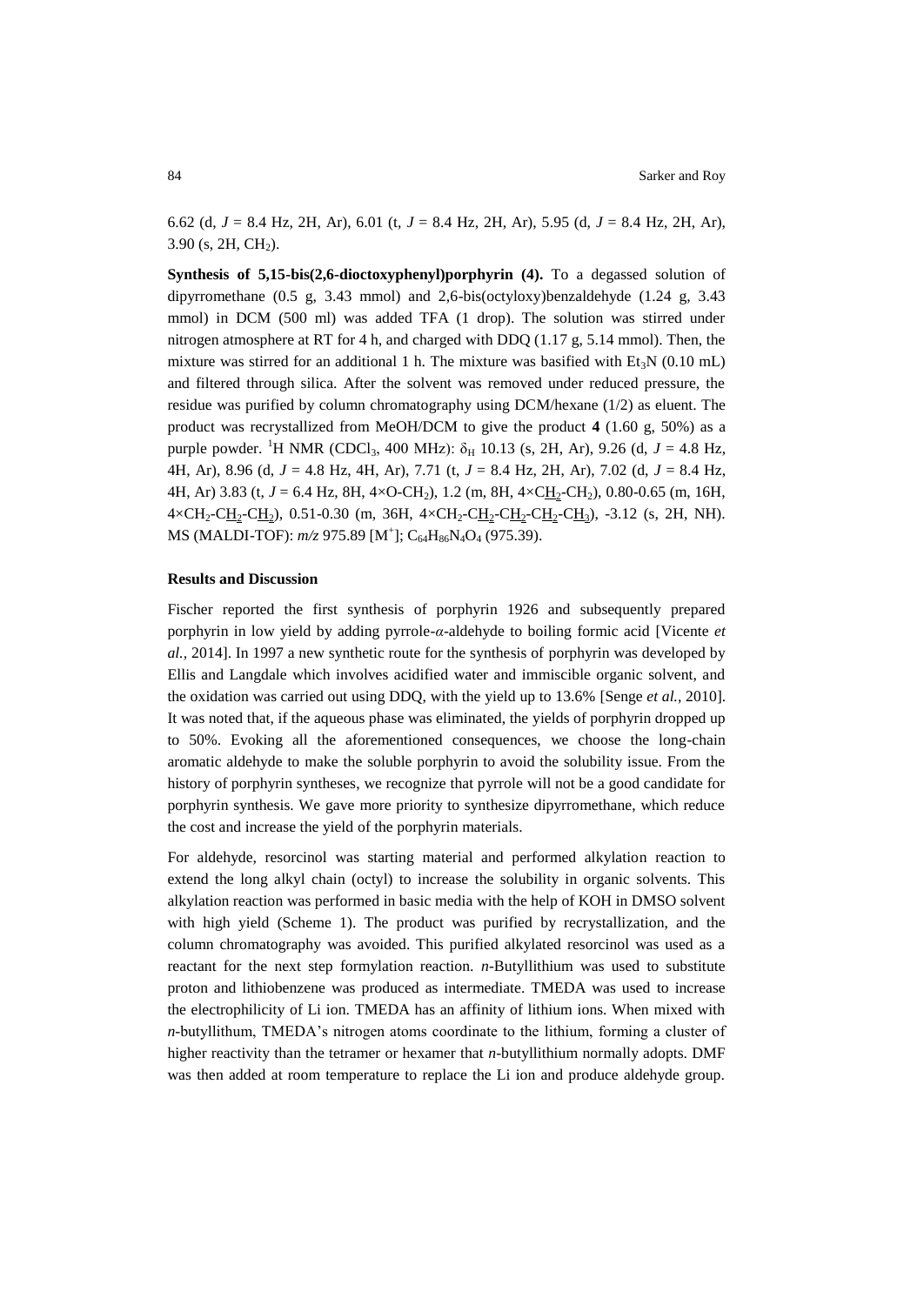Therefore, the aldehyde precursor was prepared for porphyrin synthesis with long alkyl chain in an aromatic fragment, which is highly soluble in organic solvents (Scheme 1).



**Scheme 1.** Synthetic route to 2,6-bis(octyloxy)benzaldehyde.

Dipyrromethanes are of wide interest as building blocks in organic synthesis, namely, in the preparation of porphyrins and porphyrin analogues. Usually, pyrrole is used as a solvent of the reaction medium as well as a reactant for the synthesis of dipyrromethane. This excess pyrrole made the synthesis expensive. The yield of this reaction was very low due to poor solubility of paraformaldehyde in neat pyrrole. We tried to avoid to use excess pyrrole and also recovered the pyrrole remaining in the reaction system. Acetic acid and methanol were used as the solvent instead of pyrrole in addition pyrrole, and paraformaldehyde mole ratio was reduced to 25:1 from 40:1. After the completion of the reaction, residual pyrrole was collected by distillation using high vacuum at room temperature and reused for the next reaction. It is reported that TFA usually used as a catalyst for the formation of dipyrromethane. Excess TFA can form polymers/oligomers, which are very difficult to purify and unable to recover remaining pyrrole. It should be maintained to use precise volume of TFA. Even in some cases, it is unidentified to find out the reason for the low yield of the formation of dipyrromethane. However, in acetic acid medium, the synthesis of dipyrromethane is always provided a premeditated amount of product even in large scale reaction (Scheme 2). TFA in large scale reaction is always uncertain about acquiring the premeditated yield.



**Scheme 2.** Synthetic route to 5,15-bis(2,6-dioctoxyphenyl)porphyrin.

In this reaction, to remove the dissolved oxygen, the solvent was degassed by nitrogen after adding all reagents. Dissolved oxygen can influence the oxidative polymerization of dipyrromethane, which can reduce the yield of macrocyclic porphyrins. Catalytic TFA has an important role in increasing the yield of cyclic porphyrin. Excess TFA will support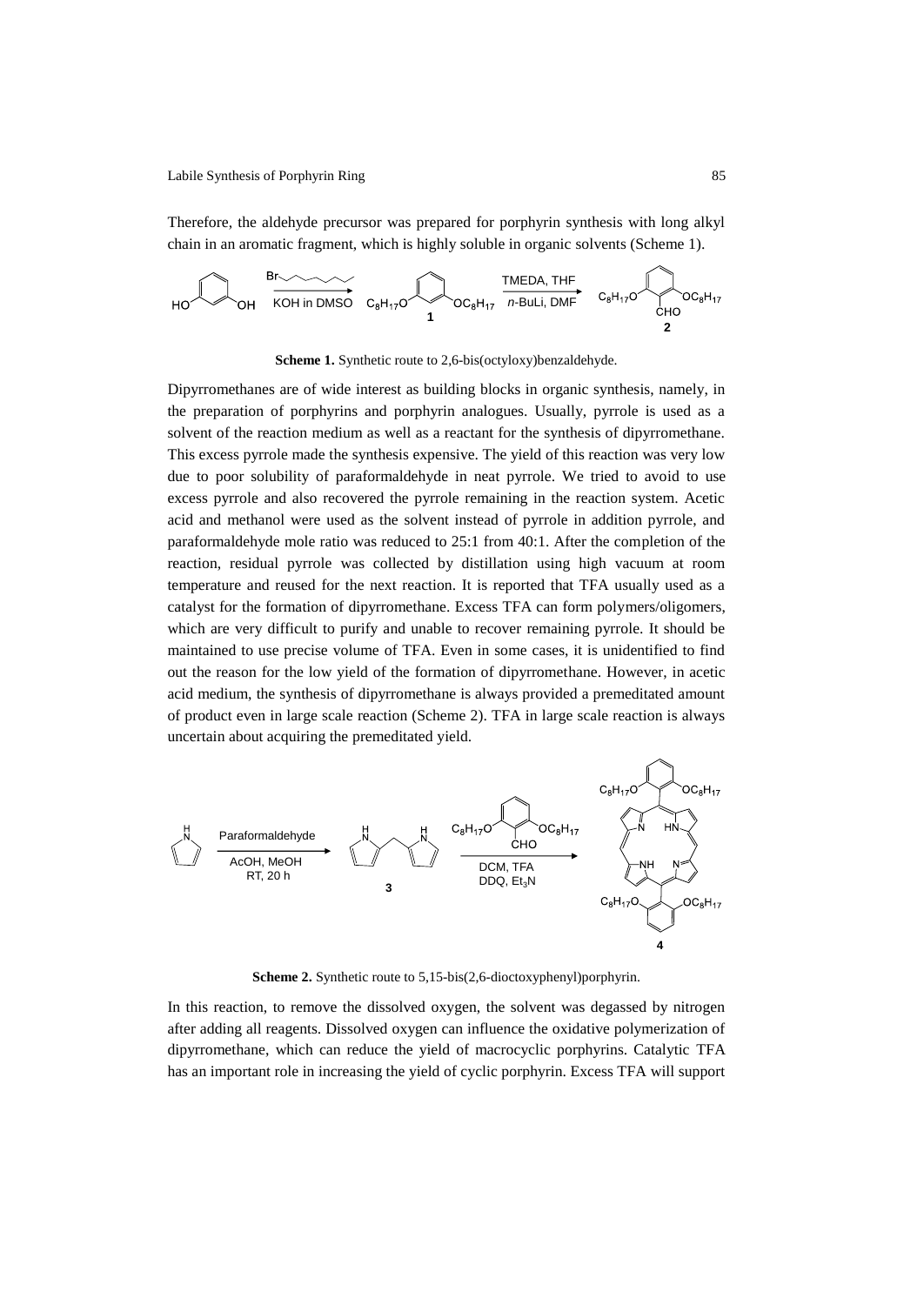to form oligomers among dipyrromethanes. One drop of trifluoroacetic acid is sufficient to run the reaction and acquire the highest yield of porphyrin. After adding the acid, reaction time is very substantial to increase the yield. The reaction should be quenched after 4 hours. Considering all the above conditions, we achieved a 50% yield of cyclic porphyrin, which is the highest ever (Scheme 2). After the formation of the ring, DDQ was added to oxidize the porphyrin ring to improve the conjugation which can absorb visible light from the sources.

To confirm the molecular structure of the porphyrin ring,  ${}^{1}H$  NMR, MALDI-TOF and UV-Vis spectra were recorded. In NMR spectra, the peak at  $\delta$  10.13 is due to the two equivalent methine protons, which are the analogues of the aromatic protons in benzene. However, the porphyrin resonance occurs 2.7 ppm lower in the field than that benzene. The most remarkable feature of the spectrum is the line -3.12 ppm higher in the field than tetramethylsilane. So far as we are aware, no other proton resonance has been reported as such high field for organic compounds. It is assigned this line to the two N-H protons based on its intensity relative to other lines in the spectrum. This resonance line is about 13 ppm higher in the field than the N-H resonance in pyrrole. These unusual chemical shifts for the methine and N-H protons are common to several porphyrins [Lash *et al.,* 1998]. We believe that these shifts are largely attributable to the effect of "ring current" formed by the precession of  $\pi$  electrons about a closed conjugated path in the porphyrin ring.



**Fig. 2.** MALDI-TOF Mass spectra of 5,15-bis(2,6-dioctoxyphenyl)porphyrin.

We also performed positive ion MALDI mass spectra of the porphyrin in the presence of matrix 3,5-dimethoxy-4-hydroxytrans-cinnamic acid (sinapinic acid) (Fig. 2). The studied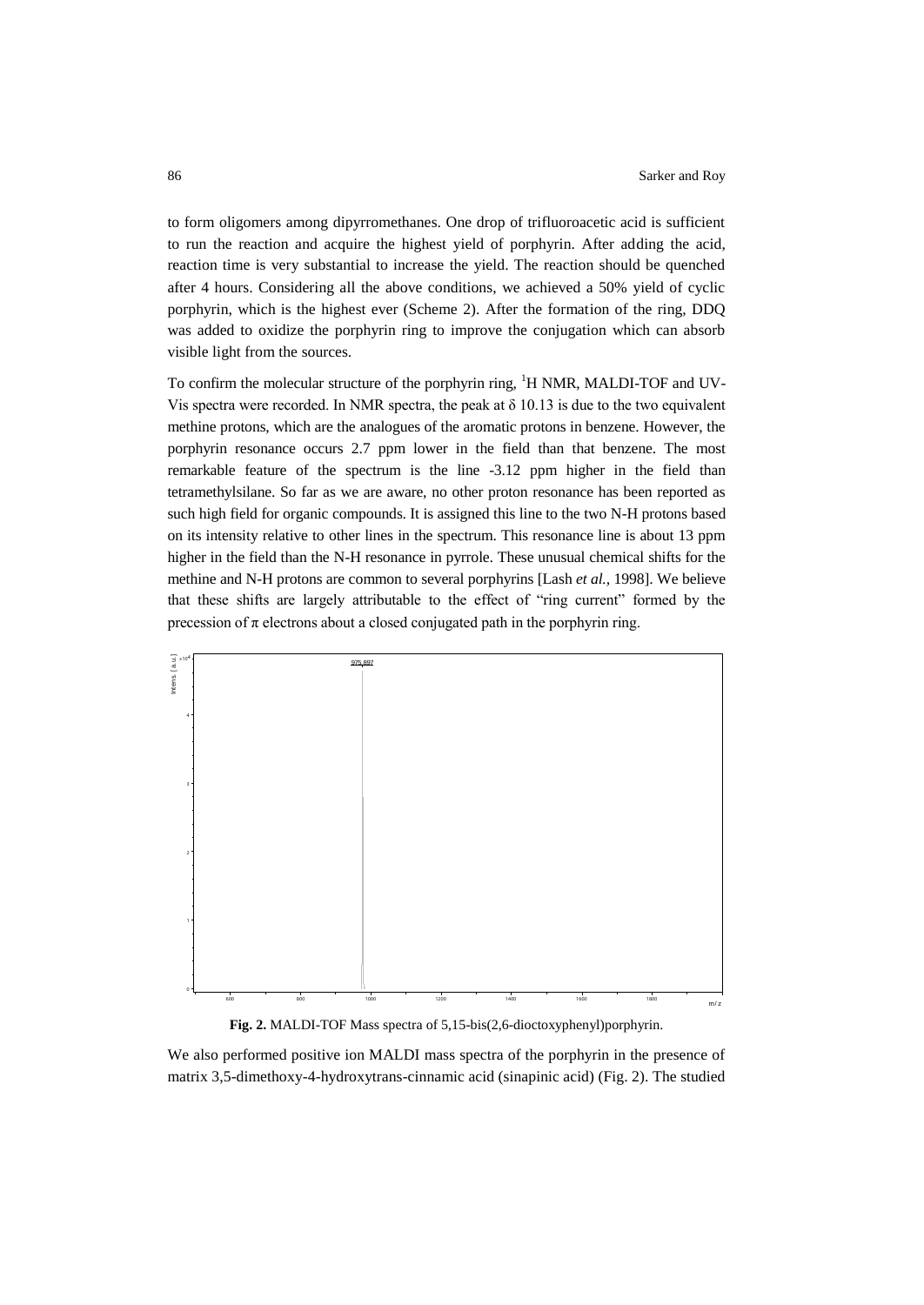porphyrin yielded a peak corresponding to the ionized intact porphyrin. The spectrum is dominated by a single ion species corresponding to the porphyrin radical cation. It is of interest to note that, contributions from protonation of the porphyrin,  $[M+H]^+$ , appear relatively minor.

The porphyrin macrocycle is a highly conjugated molecule containing  $22 \pi$ -electrons, but only 18 of them are delocalized according to the Huckel's rule of aromaticity  $(4n+2)$ delocalized  $\pi$ -electrons, where  $n = 4$ ) [Nemykin *et al.*, 2010]. The absorption spectrum of porphyrins has long been understood in terms of the highly successful four-orbital (two highest occupied  $\pi$  orbitals and two lowest unoccupied  $\pi^*$  orbitals) model first applied in 1959 by Martin Gouterman [Nemykin *et al.,* 2010].



**Fig. 3.** Optical absorption spectra of 5,15-bis(2,6-dioctoxyphenyl)porphyrin. Inset: Magnification of the high wavelength region

In this spectra, electronic absorption of the porphyrin displays extreme intense bands, the so-called Soret or B-bands in the 370-430 nm range with molar extinction coefficients of  $10<sup>5</sup>$  M<sup>-1</sup> cm<sup>-1</sup> (Fig. 3). Moreover, at longer wavelengths, in the 480-650 nm range, their spectra contain a set of weaker, but still considerably intense Q bands with molar extinction coefficients of  $10^4 \text{ M}^{-1} \text{ cm}^{-1}$  (Fig. 3). Thus, their absorption bands significantly overlap with the emission spectrum of the solar radiation reaching the biosphere, resulting in efficient tools for conversion of radiation to chemical energy.

In this work, we have synthesized porphyrin molecule with high yield and low cost, which can provide the opportunity to use porphyrin molecules in practical aspects. Solubility was the main issue for porphyrin to make the device in any purpose. This highly soluble porphyrin can solve the difficulties of device fabrication and open the new doors for porphyrin molecules in device applications.